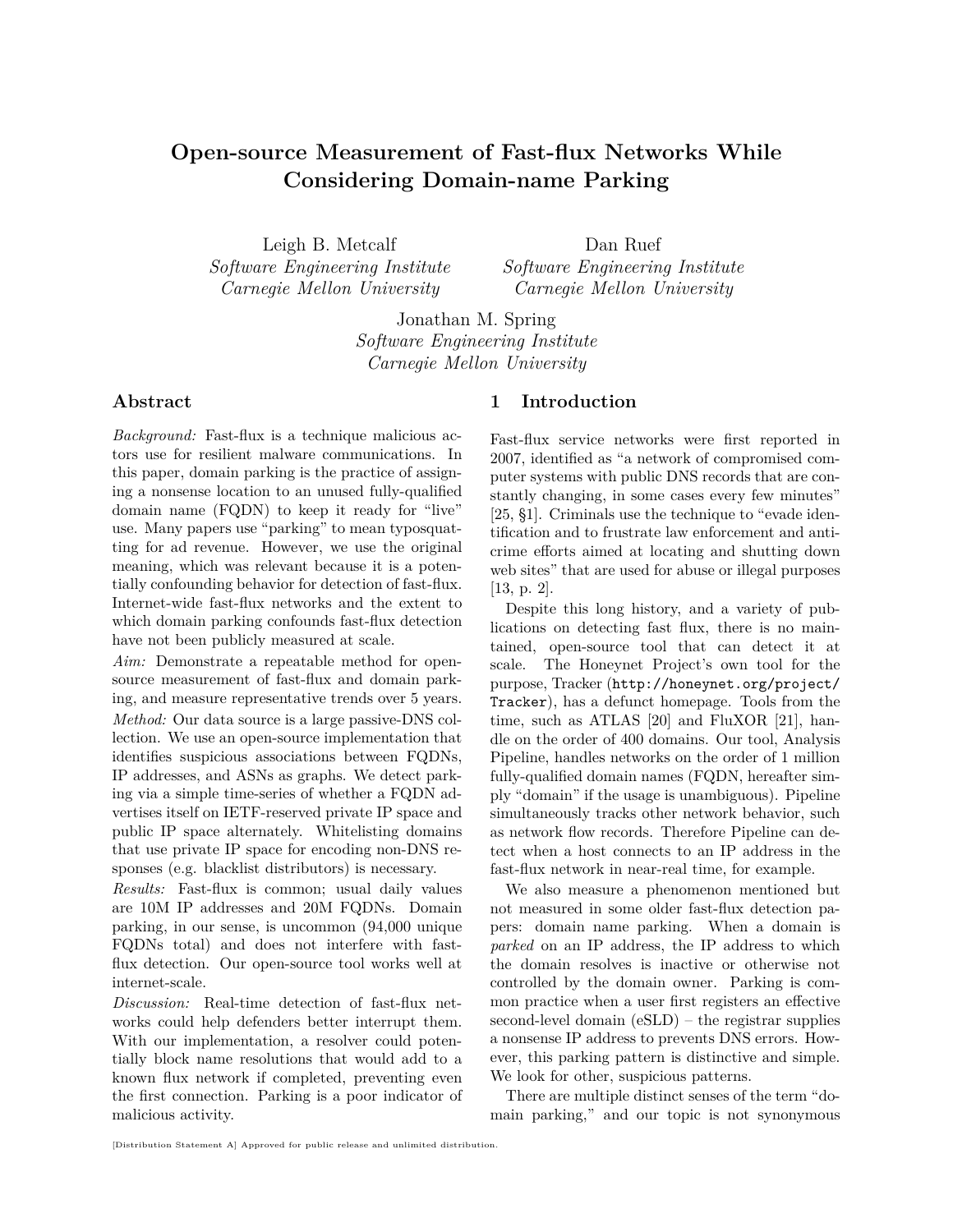with any other study of which we are aware. Domain parking on private IP address space is, however, a relatively old phenomenon; it is mentioned in some fast-flux identification algorithm studies as an obstacle [\[35,](#page-11-1) [14\]](#page-10-3). This older usage of "domain parking" is our topic of study We use *domain parking on private IP address space* to differentiate it from the newer usage [\[2,](#page-10-4) [34\]](#page-11-2) that more accurately is *domain parking on routeable IP addresses for advertisement revenue generation*.

Two of the first studies on parking domains for illicit ad revenue find large-scale use of 4 million to 8 million domains [\[2,](#page-10-4) [34\]](#page-11-2). However, from the authors' description this appears to be more like typosquatting (as described in Szurdi et. al. [\[31\]](#page-11-3)) than resolution error suppression. We are not studying typosquatting or skimming ad revenue off user typos. Domain parking of the sort we study is a strategy for suppressing domain resolution errors, likely used to keep command and control infrastructure stealthy.

The domain name system permits a variety of different resiliency mechanisms for distributed architectures. Often these have legitimate uses, but malicious actors are equally able to adopt successful techniques. Fast-flux and domain parking of private IP space are both candidates for such abuse. ICANN responded to the security concerns from fast-flux networks in 2009 by stating there would be no policy response [\[15,](#page-10-5) p. 10]. Thus, of the six mitigation options outlined in the original Honeynet analysis, five are unlikely or inconsistently applied because they can only be enacted by ISPs or Registrars. The last, "passive DNS harvesting/monitoring to identify A or NS records advertised" as part of fast-flux networks [\[25,](#page-11-0) §10], is the approach we implement with Analysis Pipeline. Our detection method is inspired by the Mannheim score [\[12\]](#page-10-6).

We find a mixture of positive and negative results. On one hand, our measurement of fast-flux networks confirms our hypothesis that this behavior remained prevalent. As one negative example, domain parking on private IP address space is not worth much concern, for fast-flux network detection or otherwise. Negative results are important and useful in shaping future work. Publication bias has been a documented concern in medical literature for 30 years [\[8\]](#page-10-7). Despite this attention, publication of negative results has generally dwindled across disciplines. The relative publication frequency of positive results over negative results grew by 22% from 1990 to 2007 [\[9\]](#page-10-8). We expect such publication bias away from negative results is a contributing factor to why there seems to be no public measurement of this phenomenon.

Section [2](#page-1-0) discusses the common elements of the

method between our parking and fast flux measurements, which primarily is the passive DNS data source and our open-source tool Analysis Pipeline. We present our measurement method for FQDNs that exhibit parking on private IP address space in Section [2.1.](#page-3-0) Section [2.2](#page-3-1) describes our fast-flux measurement methods. Section [3](#page-6-0) presents the full results. Section [4](#page-7-0) interprets and discusses these results.

# <span id="page-1-0"></span>**2 Method**

Our measurements of domain parking of private IP address space and fast-flux networks use different algorithms over the same data set and implemented using the same open-source tool. We describe the common measurement period, data, and tool here. The methods specific to each parking and fast-flux measurement are described in the following subsections.

We measure activity during over five years of passive DNS data, from January 1, 2012 to June 30, 2017. The data source, the Security Information Exchange (SIE), has been demonstrated to be reasonably representative of the global Internet with a small North American collection bias [\[29\]](#page-11-4). This is high-volume passive DNS data, as well as being representative. Each month, the unique FQDNs observed range between 550 million and 1 billion. With the relatively small and stable zone .edu, the data source is sufficiently represetative to reconstruct 93% of the zone in five weeks [\[27\]](#page-11-5).

We use our own data filtering and packing tools, independent from the SIE database. About 35-40 GB of data is ingested daily in compressed nmsgtool format [\[10\]](#page-10-9), including source DNS server and precise time range the response was valid. Unique resource record sets (RRsets) are extracted for each 24-hour day, with a cutoff of 0000 UTC. We store just the fields for rname, TTL, type, and rdata. The nmsg data canonicalizes rdata, so this field is sorted set of all rdata in a single DNS message for a rname,type,class triple. The rname field is label-wise reversed, so www.example.com becomes com.example.www; this makes sorting and lookup easier, as the TLD is usually a more important key. The RRsets are then simply sorted and unique RRsets stored per day. When compressed with standard tools such as bzip or gzip, this ASCII storage format takes about 5 GB per day.

The rationale for this storage method is similar to that for why SiLK, a netflow analysis tool suite, stores flow in time-sorted, partitioned flat files via the file system rather than in a database [\[32\]](#page-11-6). We are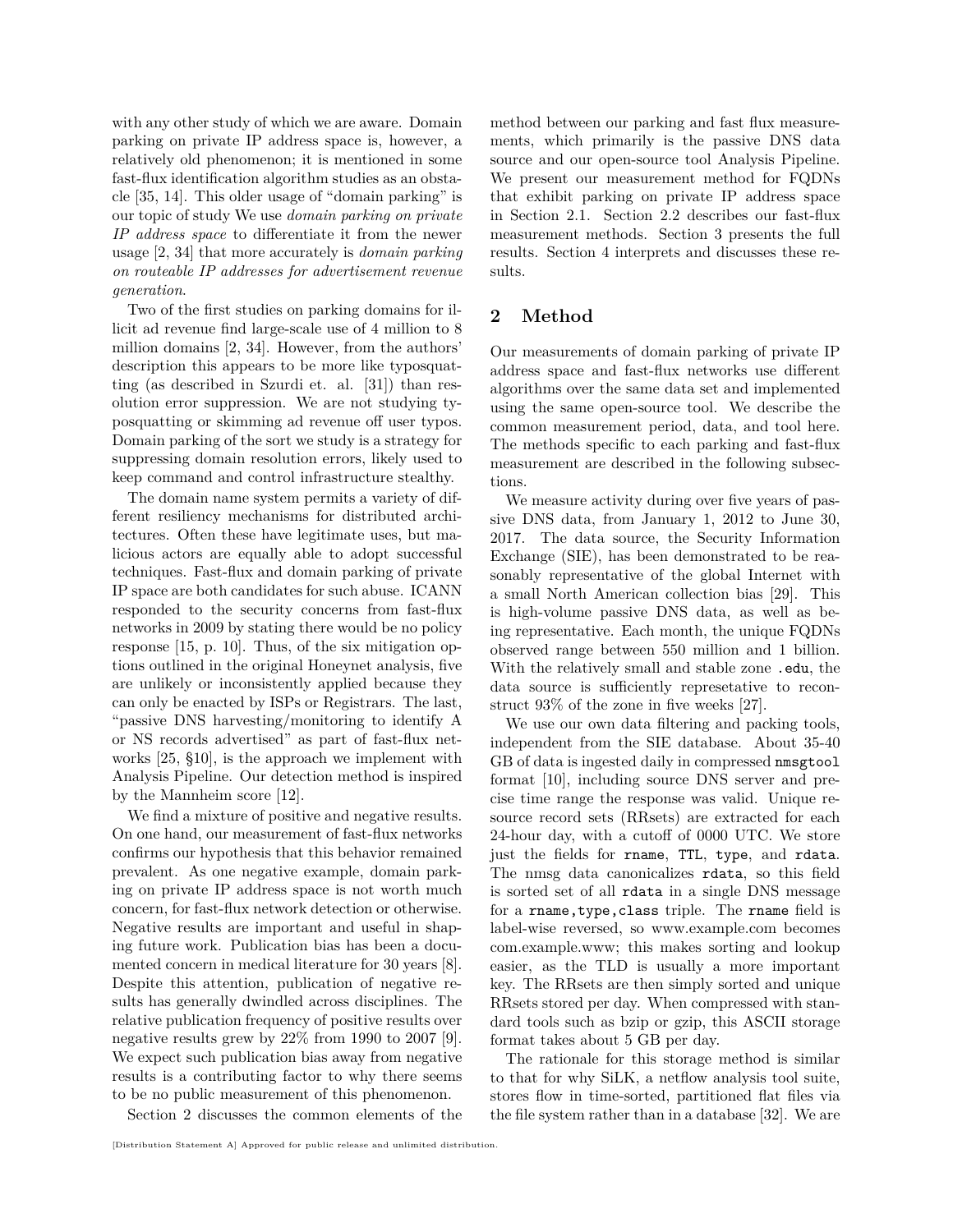interested in long trends, or retrospective analysis of poorly understood past events. This is different from the use case of many passive DNS users, who are looking for keywords indicating abuse of particular brand names. Our storage format provides details on what domains resolved to on particular days. This allows us to see interleaving changes in domain-IP mappings and large gaps of inactivity that are not possible in a database that only stores first- and lastseen times. Our parking measurement, in particular, requires such granularity.

A final benefit of this time-partitioned storage format is that it is highly parallelizable. Using an HDFS cluster, queries parallelize naturally with each node processing a day. We find that using a database can speed our analysis, especially of fast-flux. However, we parallelize even the database, loading each daily RRset file and then operating over it independently. The overhead of managing a database for all five years of data is superfluous.

Both parking and fast-flux measurements make use of context data to enrich IP addresses. Most importantly, we associate IP addresses with the autonomous system which is advertising it on the relevant day. Autonomous System Number (ASN) attribution is derived from the RouteViews [\[23\]](#page-11-7) and RIPE NCC RIS [\[22\]](#page-11-8) data. All ASN data are freely available online [\[3\]](#page-10-10) under folders for the respective dates. The baseline mapping of ASNs across all IP space uses the open-source SiLK [\[5\]](#page-10-11) tools for prefix maps and IP sets [\[32\]](#page-11-6). Strictly, we count unique routing profiles, not unique ASNs. If an IP address is dual-homed or the global BGP otherwise has consensus that two last-hop ASNs are viable, we mark that IP address with both ASNs. Since our goal is to identify when IP addresses are routed differently to identify stewardship changes, this interpretation is sensible. The geolocation data we use is the public MaxMind GeoLite2 [\[18\]](#page-10-12).

We relate our analysis algorithms as Analysis Pipeline [\[24\]](#page-11-9) configuration files. Pipeline is one of the open-source tools associated with SiLK [\[5\]](#page-10-11). It is a real-time traffic analyzer that works on IPFIX and network flow records. Pipeline is a Network Behavior Analyzer subtype of an Intrusion Detection System in NIST terminology [\[26\]](#page-11-10). As a sort of IDS, Pipeline can run in real time on a network to dynamically detect fast-flux or parking domains and then dynamically add them to a list to watch or block. Thus, with the configurations here and the published SiLK tools, our measurements are readily reproducible in the sense of Feitelson [\[11\]](#page-10-13), where to reproduce means in a different setting with similar artifacts.

<span id="page-2-0"></span>**Algorithm 1** Analysis Pipeline command-line

```
/usr/local/sbin/pipeline \
         -- site - config - file =/ usr / local / share /
             silk/silk.comf \ \n\--alert-log-file=~/AlertLog.txt \
         --aux-alert-file = ~/AuxLog.txt-- ipfix \setminus--time-is-clock \setminus--configuration=\sim/parking.conf \
         -- name - files input_files_list
```
Algorithm [1](#page-2-0) is an example of how to execute Pipeline. Specifically it calls our parking measurement configuration, listed later in Algorithm [2.](#page-4-0) It reads DNS records encoded in the standard IPFIX format [\[6\]](#page-10-14). A sample python script to convert DNS records from CSV format to IPFIX is available in the pyfixbuf documentation [\[4\]](#page-10-15). Passive DNS data can also be converted to CSV or IPFIX directly using the nmsg python bindings [\[10\]](#page-10-9).

In addition to rote results, we perform some simple summary and context operations. The main summary is based on the effective second level domain (eSLD) of the parked domains. The eSLD of <www.example.com> is simply the SLD example.com; however, the eSLD of <www.example.co.uk> includes a third label: example.co.uk. To identify eS-LDs we use the Mozilla public suffix list (effective\_tld\_names.dat).

The main context-enrichment operation is to intersect parked domains and their publicly-routable IP addresses with fast-flux domains and IP addresses. The intersection is simple set intersection on the domain names. We do not report time slices of the intersection, simply the intersection between the union of all domains exhibiting parking behavior and the union of all fast-flux domains. We also summarize to eSLD and repeat the intersection.

For some context about malicious intent of parking and fast flux, we associate each set of domains with lists of malicious domains. While we have expressed our doubts about the soundness of evaluating an approach by comparing it to blacklists [\[19\]](#page-10-16), we have mitigated this error by including as many lists as possible (over 100) and limiting our assumptions of the information provided by this comparison.

We perform blacklist comparisons within 6-month blocks. All blacklist entries over the whole timespan are unioned, and that set is intersected with all domains exhibiting the behavior of interset at any time during the timespan. This mitigates the possibility that it takes some time to identify and blacklist a malicious domain. It has proven logistically impractical to provide a sliding window for blacklist de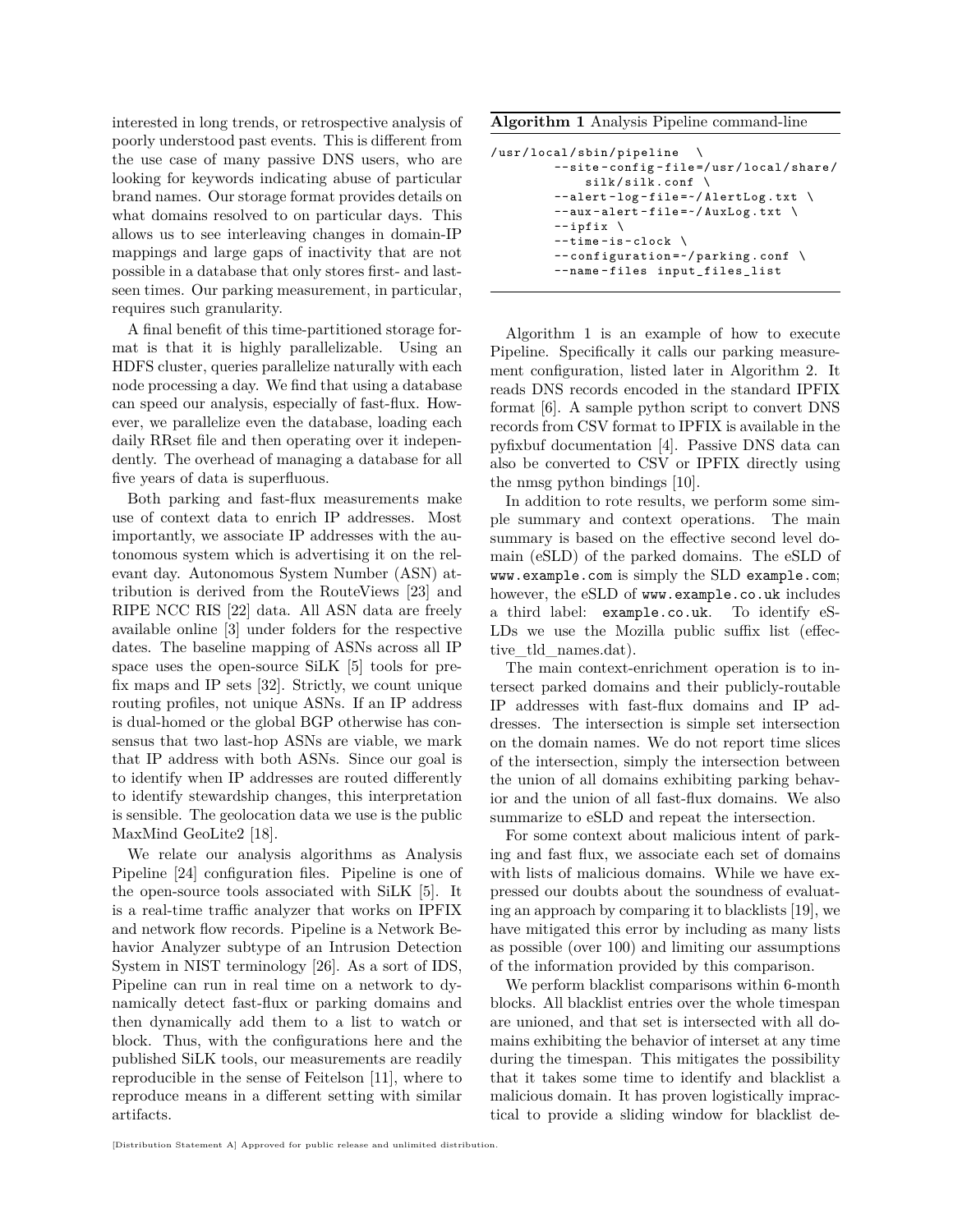tection. But 6-month windows are pretty broad, as many malicious behaviors are consistently detected and vendors list names within a few hours. At this wide window, we already risk false-positives due to IP-address churn or other exogenous factors overwhelming true blacklist associations. We happen to have more IP-address based blacklists than domainbased ones; it is unclear whether this overestimates IP-address participation in blacklists or underestimates domain names, if either.

## <span id="page-3-0"></span>**2.1 Parking Detection**

We measure *domain parking on private IP address space* straightforwardly. The algorithm is summarized as follows; we expand the description through the rest of the section. First, we find all DNS IPv4 answer RRsets that refer to private address space to acquire a set of possible domains. We remove whitelisted domains that we have found to use private address space as an information carrier for other services. For all domains that remain after this subtraction, we find all their DNS RRsets for that day and a window three weeks into the future. These three-week time series are examined for transitions from public to private IP-space. We repeat this algorithm for each day in the five-year measurement period, evaluating 1807 three-week windows.

Our first step is to extract or mark all RRsets that contain a private IP address in the rdata. Private IP address space is exactly those addresses listed in Table [1.](#page-3-2) These blocks are selected because they are special-purpose assignments that RFC 6890 lists as either not forwardable by routers or not global, meaning only forwardable in specified administrative zones [\[7\]](#page-10-17).

This provides a set of rname data that have been associated with a private IP address. Most are not parking. Private IP space used to encode various kinds of non-location data, such as responses to lookups on DNSBLs [\[17\]](#page-10-18). SURBL provides a good example of how and why their service does this [\[30\]](#page-11-11). Seeded by lists of threat intelligence and blacklist providers such as [intel.criticalstack.](intel.criticalstack.com) [com](intel.criticalstack.com), and refined through human expert analysis, we whitelist 165 DNS zones that consistently encode non-location data.

The process so far yields a list of RRsets with rdata in private IP space whose rname zones do not have a whitelisted, known use. We next find all RRsets with the same rname values and publicly routeable IP addresses within 21 days. These domains transitioned between private and routeable IP address space some time in the 3-week window.

| <b>CIDR</b> block             | <b>Justification</b>         |
|-------------------------------|------------------------------|
| 0.0.0.0/8                     | <b>RFC</b> 1122              |
| $\overline{10.0.0.0/8}$       | <b>RFC 1918</b>              |
| 100.64.0.0/10                 | $\overline{\rm RFC}$ 6598    |
| 127.0.0.0/8                   | <b>RFC 1700</b>              |
| $\overline{169.254.0.0} / 16$ | <b>RFC 3927</b>              |
| $\overline{172.16.0.0}/12$    | <b>RFC 1918</b>              |
| 192.0.0.0/24                  | <b>RFC 6890</b>              |
| 192.0.2.0/24                  | <b>RFC 5737</b>              |
| $\overline{192.168.0.0}/16$   | <b>RFC 1918</b>              |
| 198.18.0.0/15                 | $\overline{\text{RFC}}$ 2544 |
| 198.51.100.0/24               | <b>RFC 5737</b>              |
| $\overline{203.0.113.0}/24$   | <b>RFC 5737</b>              |
| 224.0.0.0/3                   | <b>RFC</b> 1112              |

<span id="page-3-2"></span>Table 1: Private IP address space

We define FQDNs that exhibit such a transition as demonstrating *parking behavior* on private IP address space during our observation period.

In order to cover the 5-year time period, we compute this rather simple algorithm over 1800 times. For each day's set of unique RRsets, we extract the domains mapping to private IP address space, remove whitelisted zones, and expand to those also mapping to a public address at some time within three weeks.

For each FQDN that has exhibited parking behavior, we can generate a course-grained time series of the behavior to categorize what occurred. Table [2](#page-4-1) demonstrates some sample behavioral groupings. P indicates a day where the only rdata was in private IP address space, G indicates a day where the only rdata was in globally routeable IP address space, and X indicates a day where both address types were observed, indicating a day a change between parking and active occurred.

The configuration listed in Algorithm [2](#page-4-0) runs our method in Pipeline. The SiLK IPset "priv.set" contains exactly the address blocks listed in Table [1.](#page-3-2)

## <span id="page-3-1"></span>**2.2 Method: Fast-flux**

Our fast-flux detection algorithm implements prior work, such as the Mannheim score [\[12\]](#page-10-6). The main novelty of our work is the scale and duration of our measurement and the use of open-source tools. Detection algorithms were sufficiently well-studied in 2010, and the same concept holds for detection of fast-flux today.

The basis of our fast-flux detection algorithm is that a legitimate administrator owns or rents their infrastructure in a relatively small number of places.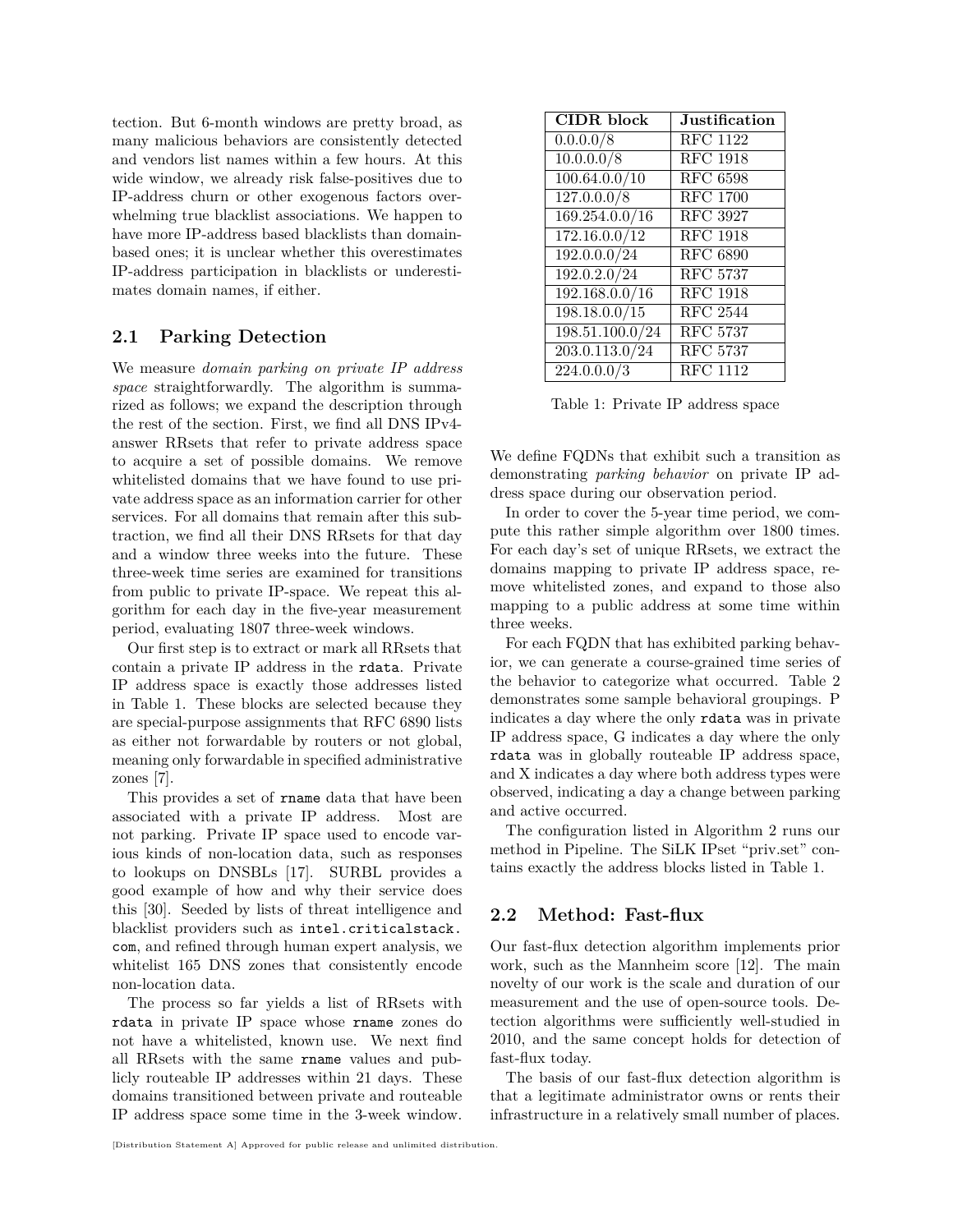| January:               | $1 - 8$  | $9 - 16$ | $17 - 24$ | 25-31   |
|------------------------|----------|----------|-----------|---------|
| Activation on Jan 19   | PPPPPPPP | PPPPPPPP | PPXGGGGG  | GGGGGGG |
| Deactivation on Jan 19 | GGGGGGGG | GGGGGGGG | GGXPPPPP  | PPPPPPP |
| alextringham.com       | GGGGGGGG | GGGGGGGG | GGGGXPPX  | PXPXPPP |
| proxyie.cn             | GGXXXXXX | GGGXGXGG | GGPGGXGX  | XGGGXGX |
| bnly.homeip.net        | GGGGGPGG | GGGGGGGG | PGPPGGGG  | GGGGPGG |

<span id="page-4-1"></span>Table 2: Example parking behavior patterns per domain, January 2014. G := only globally routeable IPs observed that day. P := only privately reserved IPs observed.  $X :=$  both observed on same day.

<span id="page-4-0"></span>**Algorithm 2** Parking detection in Pipeline

```
FILTER emptyDomainNames
  dnsRRIPv4Address IN LIST " priv . set "
END FILTER
INTERNAL FILTER emptyDomains
  FILTER emptyDomainNames
  dnsQName domainsWithNoIP 1 DAY
END INTERNAL FILTER
FILTER unparked
  dnsQName IN LIST domainsWithNoIP
  dnsRRIPv4Address NOT IN LIST " priv . set "
END FILTER
EVALUATION unparkedRecords
  FILTER unparked
  CHECK EVERYTHING PASSES
  END CHECK
  ALERT ALWAYS
  ALERT EVERYTHING
END EVALUATION
```
We perform some pilot studies on January 2016 to get a sense of what counts as small. We represent fast-flux networks as graphs of each of three kinds of resource: IP addresses, ASN, and FQDN. The intuition is that shared hosting may have 10,000 domains on a single IP, and if changes to another IP address it is likely one the hosting provider owns. The network identifiers cluster when one or another resource is advertised on a new resource. If two domains both map to 192.168.0.1, and then one is changed to 10.0.1.1, then our algorithm considers both IP addresses as well as both domains to be part of a cluster. The information cluster would also include any domains that had previously mapped to 10.0.1.1 within the time frame, and any IP addresses they had been mapped to, and so on. For our example, imagine this linking brings in 20 more domains, all on the 16 IP addresses in 172.16.0.32/28. However, the AS for all 18 IP addresses is AS112. We do not consider this a fast-flux network, because all the resources are only related to one AS. They are probably related because of a the AS owner doing regular mainte<span id="page-4-2"></span>**Algorithm 3** Fast-flux detection in Pipeline

```
PMAP asn " $today . ip2asn . pmap "
FILTER fluxwhitelist
  sourceIPv4Address NOT IN_LIST " priv . set "
  DNS_SLD + TLD ( DNS_INVERT ( dnsQName )) NOT
      IN_LIST " $today . whitelist "
END FILTER
EVALUATION ipfixFastFluxExample
  FILTER fluxwhitelist
  CHECK FAST FLUX
    IP_FIELD sourceIPv4Address 500
    ASN asn 23
    DNS dnsQName 667 TO myFastFluxDNSs
    NODE MAXIMUM 100000000
    VERBOSE ALERTS
  END CHECK
  CLEAR ALWAYS
END EVALUATION
```
nance or load balancing, not fast flux. This example helps show why ASN is needed, rather than relying on CIDR block.

Our results are run with the conservative thresholds that a graph must contain 500 unique IPs, 23 ASNs, and 667 FQDNs to be marked fast flux. We also whitelist any IP addresses in our private IP address space (Table [1\)](#page-3-2) and a FQDN whitelist that created from the Alexa most popular domains list. Resources on these whitelists will not be added to a graph, and so can never be marked fast flux.

The FQDN whitelist captures more stability than naïvely using the Alexa top X. For a given day, we find all names in the Alexa top 24,000 on 330 of the past 365 days. The whitelist functions as a wildcard, not as an FQDN perfect match. So if example.com is on the whitelist, \*.example.com will not be watched for fast flux. For this reason, we remove any effective TLDs on the Mozilla public suffix list (version on June 15, 2017), of which there are routinely between 50-100 on the Alexa list. We also remove any well-known dynamic DNS providers from the whitelist. Finally, we make sure that no domains have subdomains on the list; this interferes with the wildcard function of pipeline whitelists. The aver-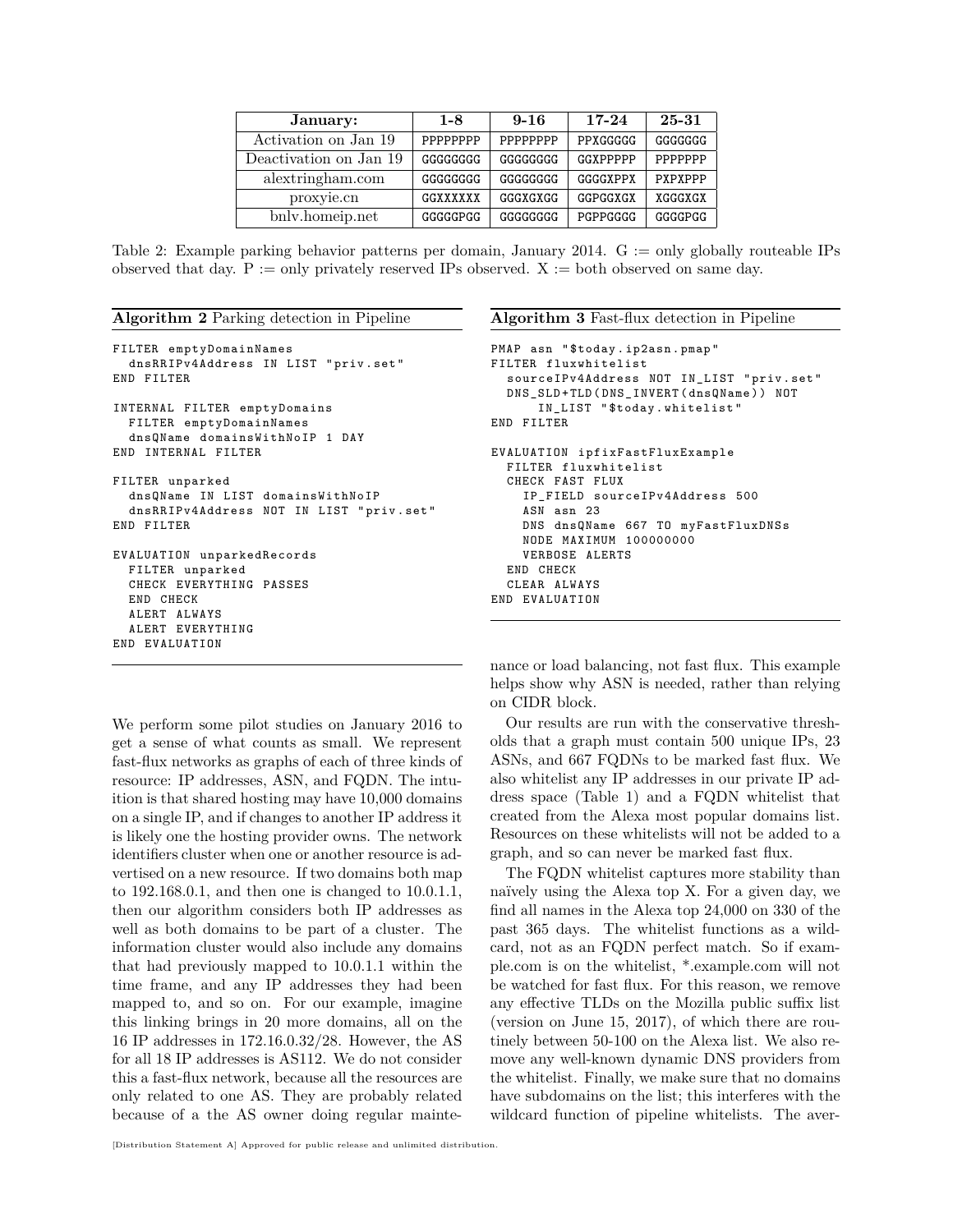

<span id="page-5-0"></span>Figure 1: Statistics on changes between Alexa-based whitelists, calculated on the pairwise differences between lists. Changes includes additions and removals. Each value on the X-axis is a color-based box-and-whisker plot representing the distribution of changes for all pairwise sets of lists that many days apart.

age size of the whitelist is 14,847. The minimum is 13,780 (March 7, 2017); the maximum size is  $15,946$  $(Apri 4, 2013)$ . Even with this algorithm designed for some stability, there significant change, which warrants using a new list each day. Figure 1 displays the distribution of whitelist-entry changes calculated pairwise between all 1492 lists. The first day we have Alexa data available is April 1, 2012, so the first day a composite whitelist is possible is April 1, 2013. We use this April 1, 2013 list for any flux measurements before that date.

We selected a relatively high threshold (500-23-667) after exploratory analysis demonstrated some clearly legitimate uses that exceeded our initial 5-5-5 threshold. Before implementing the Alexa whitelist, we also found Tumblr, as 616 IPs, 10 ASNs, and 10,658,458 FQDNs. But not every large network like this is handled by a whitelist. For example, the network signature 216 IPs, 19 ASNs, 2,341,876 FQDNs is not in fact a fast-flux network, but Tekblue, an ad tracking company. But, because Tekblue is an ad tracker, it does not appear on our Alexa whitelist, on any day. Ampproject.net also consistently produced huge fast-flux-like clusterssuch as 755 IPs, 15 ASNs, 533,082 FQDNs and 671 IPs, 12 ASNs,  $534,956$  FQDNS—but is never on our whitelist. These are evidence for increasing our ASNs threshold. We also find evidence to increase our FQDN threshold. The graph 9,051 IPs, 102 ASNs, 63 FQDNs is Akamai. NTP device pools also produce quite strange signatures, such as 2100 IPs, 845 ASNs, 122 FQDNs and 2,507 IPs, 910 ASNs, 267 FQDNs.

We did a sample run at 500-23-667 to check re-The graph with the fewest ASNs passing sults. these thresholds was 27; its domains often have a suspicious pattern that appears machine-generated. There are some names that look human-generated; however, they may be compromised. At the least, it is not something to obviously exclude by increasing the thresholds. The test run reduced the results from 513 (with 5-5-5 thresholds) to 196 distinct, non-overlapping flux networks. But these 196 still capture almost all of the IP addresses from the 513; 99.7% of the unique IP addresses across flux networks remain in the results with the increased threshold. Therefore, while our thresholds are conservatively high, we still find significant malicious activity while reducing obvious false positives.

One may wonder if publishing such a detection threshold would benefit adversaries more than defenders. However, forcing adversaries to keep smaller, disjoint networks would reduce their reliability and increase their management effort. Adversaries would no longer be able to use any resource if its FQDN or IP is associated with a known, live flux network. Pipeline can issue such alerts in real time, as new resources are seen and added to known networks. Potentially, this means many communications can be blocked at the first instance, preventing even one use of the FQDN or IP if it is added to a known flux network. Such before-first-use blocking is recommended by Spring [28] as necessary to keep adversaries from profiting.

Analysis Pipeline (version 5.0 and later) includes a primitive data element for fast-flux networks [24].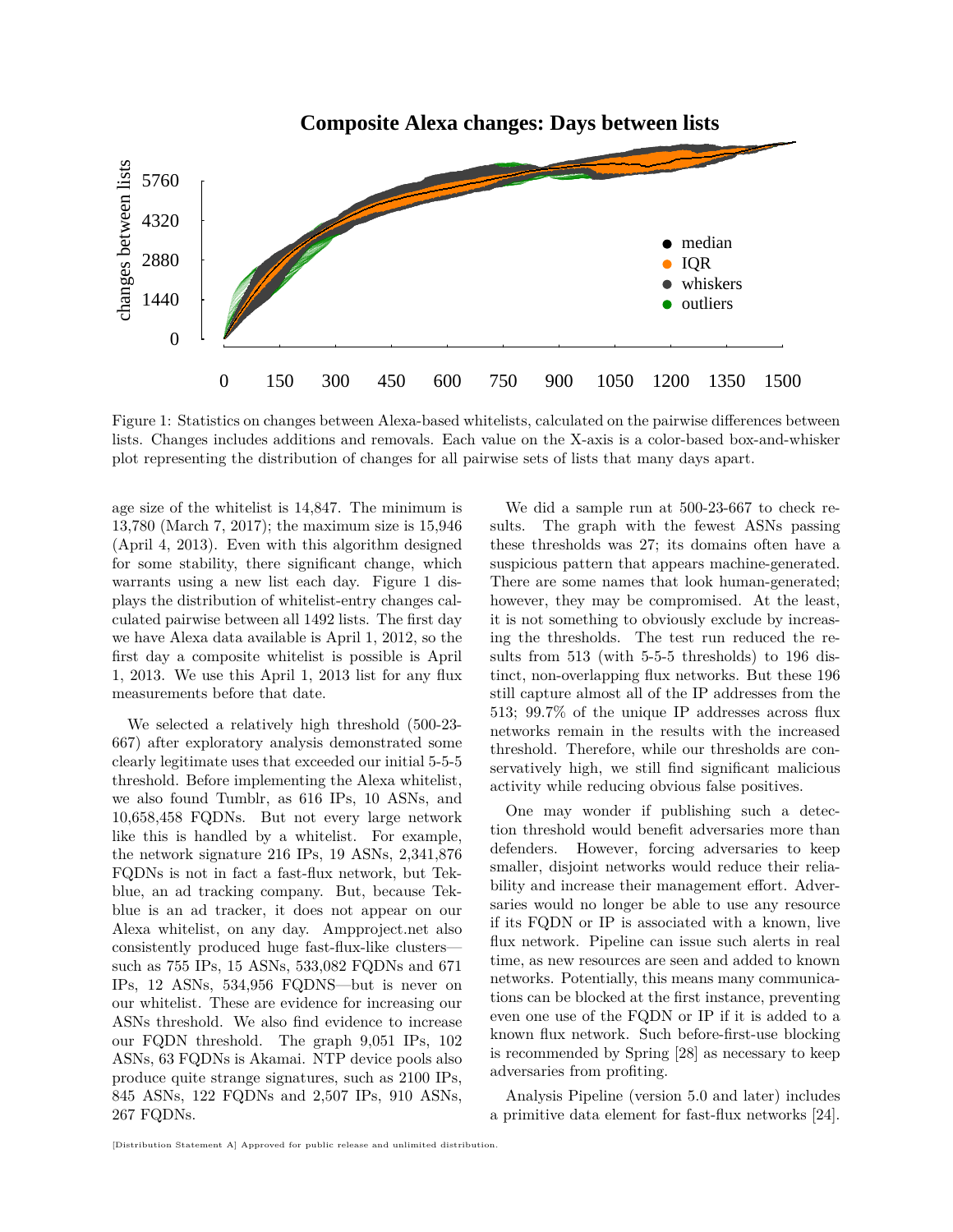| FQDNs  | intersection | of flux | of park |
|--------|--------------|---------|---------|
| 2012-1 | 14609        | 0.0008  | 0.2069  |
| 2012-2 | 12103        | 0.0009  | 0.0286  |
| 2013-1 | 10930        | 0.0006  | 0.1990  |
| 2013-2 | 11662        | 0.0006  | 0.1126  |
| 2014-1 | 11106        | 0.0006  | 0.1362  |
| 2014-2 | 30346        | 0.0007  | 0.0714  |
| 2015-1 | 61259        | 0.0010  | 0.1756  |
| 2015-2 | 40824        | 0.0008  | 0.0800  |
| 2016-1 | 32687        | 0.0004  | 0.0934  |
| 2016-2 | 46291        | 0.0004  | 0.1125  |
| 2017-1 | 56758        | 0.0006  | 0.0458  |

<span id="page-6-1"></span>Table 4: Half-yearly intersections of domains exhibiting parking and fast-flux networks. Values range [0*,*1].

| <b>IPs</b> | intersection | of flux | of park |
|------------|--------------|---------|---------|
| 2012-1     | 523056       | 0.0147  | 0.9127  |
| 2012-2     | 2565808      | 0.0717  | 0.8847  |
| 2013-1     | 220651       | 0.0052  | 0.8934  |
| 2013-2     | 257741       | 0.0083  | 0.8644  |
| 2014-1     | 364870       | 0.0127  | 0.9415  |
| 2014-2     | 730484       | 0.0149  | 0.9421  |
| 2015-1     | 478327       | 0.0086  | 0.9100  |
| 2015-2     | 557457       | 0.0109  | 0.8911  |
| 2016-1     | 1567197      | 0.0268  | 0.9039  |
| 2016-2     | 1562149      | 0.0169  | 0.7736  |
| 2017-1     | 837599       | 0.0141  | 0.7640  |

<span id="page-6-2"></span>Table 5: Half-yearly intersections of IP addresses exhibiting parking and fast-flux networks. Values range [0*,*1].

Pipeline builds a connected graph of ASN, FQDN, IP address tuples. If the connected graph passes a threshold for all three resources, that graph is considered to be a fast flux network. Algorithm [3](#page-4-2) is the Pipeline configuration that implements our detection algorithm. The alerts can be configured to report the whole connected graph, or just lists of domains or IP addresses. Algorithm [4](#page-9-0) shows how to use such output lists.

### <span id="page-6-0"></span>**3 Results**

Fast-flux networks do not overlap much with resources exhibiting parking. Neither fast-flux nor parking overlap much with blacklisted resources. Parking behavior is present, but small in the scheme of the global internet. Fast-flux networks, on the other hand, appear to make use of a large number of internet resources.

Figure [2](#page-7-1) plots the number of unique FQDNs and effective SLDs used each day for parking. Our parking algorithm uses a 3-week window to detect parking, which has an effect of smoothing out the dayto-day changes. The median FQDNs parking on a given day is 13,300, in a median of 4,750 eSLDs.

Figure [3](#page-8-0) captures the fact that fast-flux networks have a much bigger footprint. Many days have over 10,000,000 IPs and 20,000,000 FQDNs involved in fast-flux.

Table [4](#page-6-1) reports the overlap between fast-flux and parking FQDNs detected in each half-year. Table [5](#page-6-2) reports the analogous overlap for IP addresses. Since there are fewer resources that evidence parking, these intersections make up a larger share of parking than of fast flux.

Given the conservative (i.e., large) definition of flux network size we set, it is unlikely these collections of internet resources have a benign purpose. Our initial pilot study (using 5-5-5 as a threshold) contained common internet services such as ad networks, content distribution networks, and the NTP servers. The threshold of 500-23-667 excludes such benign services, based on our expert analysis of the results.

Despite the fact we do not have a benign explanation for this behaviour, as Figure [4](#page-8-1) and Figure [5](#page-9-1) demonstrate, few IP addresses that have participated in a fast-flux network are on any blacklists. The median monthly blacklist intersections range between 100,000 and 400,000; roughly 4-8% of the flux networks. The exception seems to be overlap during 2017 between flux networks and FQDN blacklists.

Parking, likewise, is uncommonly blacklisted. Table [3](#page-7-2) displays the results for both FQDNs and live IP addresses associated with parking behavior. Because so few domains park, the contribution of parking to blacklists is negligible. However, parking is also not a reliable indicator of blacklist membership. Fewer than 2% of domains and between 5-10% of IPs that exhibit parking end up on blacklists.

Our results for January 2014 are available for download (see [http://www.cert.org/downloads/](http://www.cert.org/downloads/name-parking-patterns-certcc-2014-57.txt) [name-parking-patterns-certcc-2014-57.txt](http://www.cert.org/downloads/name-parking-patterns-certcc-2014-57.txt)) in the format of a domain name followed by the behavior pattern encoded as in Table [2.](#page-4-1)

FQDNs from the Alexa top 100 occasionally were found on our parking list [\[1\]](#page-10-19). We manually removed about 30 Alexa top 100 domains from the results each period. The root cause for these anomalous DNS responses is not known.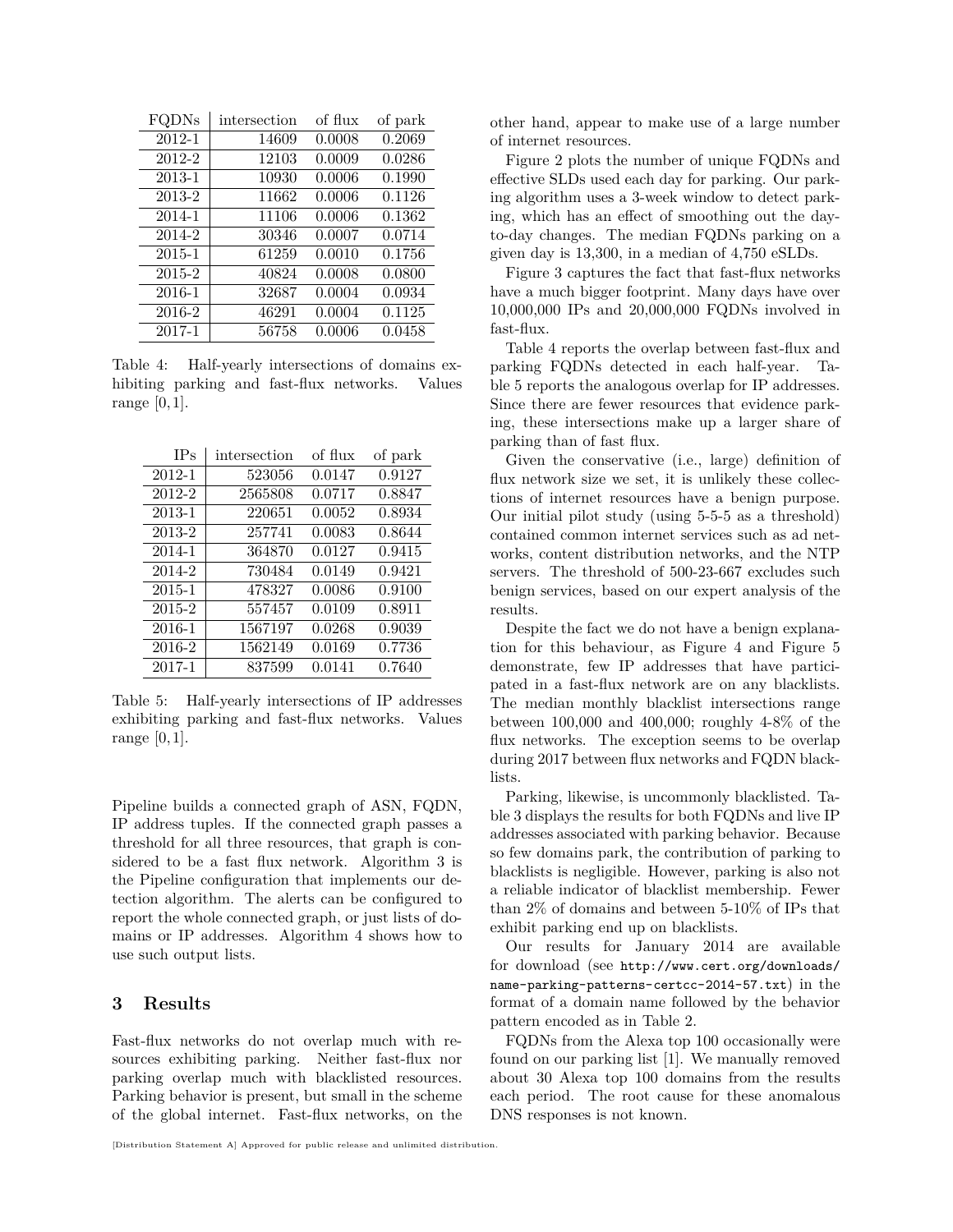|        | FQDNs | $%$ lists | % parking | IPs    | $%$ lists | $%$ parking |
|--------|-------|-----------|-----------|--------|-----------|-------------|
| 2012-1 | 3033  | 0.0469    | 4.2959    | 87069  | 0.2079    | 14.1214     |
| 2012-2 | 2513  | 0.0272    | 0.5929    | 85853  | 0.2525    | 2.5345      |
| 2013-1 | 1746  | 0.0139    | 3.1782    | 26479  | 0.0941    | 10.1526     |
| 2013-2 | 4439  | 0.0883    | 4.2842    | 13300  | 0.1473    | 4.1119      |
| 2014-1 | 2005  | 0.0723    | 2.4587    | 33654  | 0.1342    | 8.4516      |
| 2014-2 | 6596  | 0.0631    | 1.5530    | 51061  | 0.1702    | 5.7200      |
| 2015-1 | 5616  | 0.0459    | 1.6101    | 47535  | 0.1565    | 8.6189      |
| 2015-2 | 8339  | 0.0639    | 1.6332    | 49728  | 0.2010    | 7.3737      |
| 2016-1 | 6802  | 0.0279    | 1.9426    | 91716  | 0.2647    | 4.9624      |
| 2016-2 | 4295  | 0.0164    | 1.0442    | 100620 | 0.3417    | 4.5519      |
| 2017-1 | 5315  | 0.0136    | 0.4292    | 64859  | 0.1462    | 10.332      |

<span id="page-7-2"></span>Table 3: Half-yearly intersections of resources exhibiting parking and blacklists. Percentages range [0*,*100]



<span id="page-7-1"></span>Figure 2: Three-week rolling window of unique domains and eSLDs exhibiting parking behavior from beginning of 2012 to April 2017.

Some parking domains used dynamic DNS services; however, usage is minimal. We compared the results to a list of 71 known dynamic DNS providers. The bulk were hosted on two providers: dyndns.org or on some name affiliated with no-ip. These are the two biggest providers, so this distribution is expected based on market share.

#### <span id="page-7-0"></span>**4 Conclusions**

We shall discuss our fast-flux results first, and then our parking results.

Fast-flux networks remain remarkably common 10 years after first reported use by malicious actors. The lack of intersection with blacklists despite the obviously suspicious nature of this behavior is especially noteworthy. We suspect that fast-flux networks are used for intermediary malicious behavior, such as providing clandestine communication to already infected hosts. It is also possible that blacklist vendors do not bother to list something that they

know will change within a very short interval. We also have not ruled out all possible alternative interpretations; for example, peer-to-peer networks. However, if this were the case, we would still expect our flux results to be a superset of malicious flux networks. Excessive poor detection precision would decrease the number of flux resources on blacklists, but it does not explain why so few of our blacklist entries are in flux networks.

We have designed our method to capture nonbenign fast-flux networks. Our first attempt at setting thresholds captured many recognizable, legitimate internet services. However, as described in Section [2.2,](#page-3-1) we eliminated all obvious and large false positives. Our observation is limited by the data source. However, again, this has a known bias, and it is known to be comprehensive. We do not make any claims that we can project our observations onto the parts of the internet we do not observed. However, the absolute numbers of resources participating in fast-flux we detect are quite large. We do not need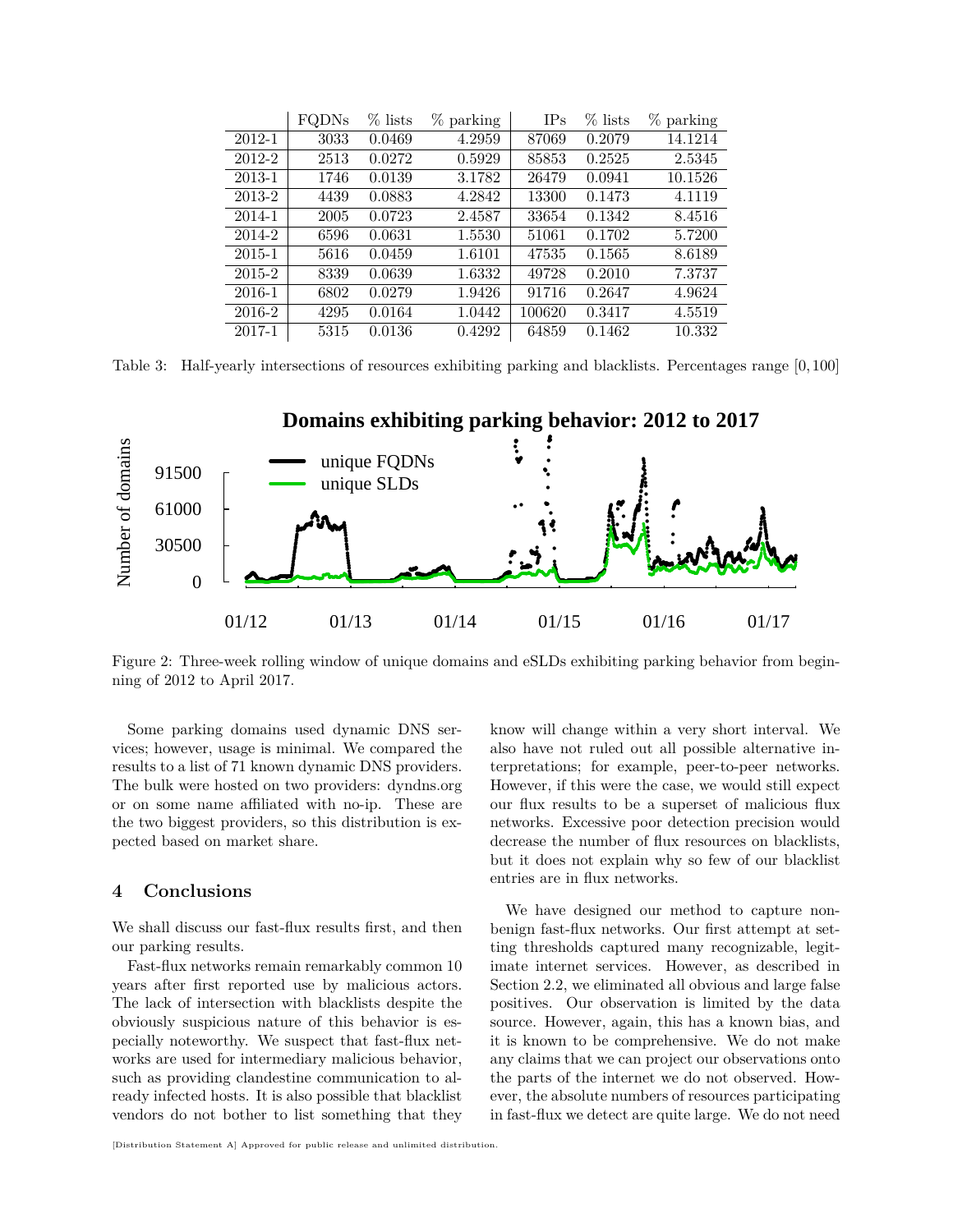

<span id="page-8-0"></span>Figure 3: Total unique network resources of different types associated with fast-flux networks every day. Gap in July 2016 is a collection error.



<span id="page-8-1"></span>Figure 4: Summary statistics fast-flux–blacklist intersection. Each day's flux from January through June 2013 is intersected with all 1H2013 blacklist data, for example, and the daily intersections are summarized in monthly box plots. The whisker length is 1.5 times the inter-quartile range (IQR).

to project onto a target population. The measurement as-is finds over 100 million IPs and FQDNs some days in 2017. We have high confidence that few of these resources are participating for benign reasons. Even in the unlikely event that the rest of the internet sees no other unique resources participating in fast-flux, these values are worrisome.

As demonstrated repeatedly, the contents of individual blacklists rarely overlap [\[19,](#page-10-16) [16,](#page-10-20) [33\]](#page-11-13). One plausible explanation for this disjointedness is that blacklists track a lot of ephemeral IP addresses. However, if fast-flux would have a statistical impact on this disjointedness, it would need to represent more than 1% of blacklist identifiers: as we found in this study.

Our leading interpretation of the fact that our fast-flux results are mutually disjoint with the blacklists we have access to is the following. None of the blacklists are tracking fast-flux. This interpretation is consistent with prior interpretation of the blacklist disjointedness generally, which is that each list is good, but very precise about what it is following and from what sensor vantage [\[19\]](#page-10-16). This interpretation is strengthened by the long observation time, over many years, and the consistency of both the size of the fast-flux networks and the lack of blacklist overlap during that time.

Algorithm [4](#page-9-0) is an example of how the results from fast-flux measurement can be applied to continuous network situational awareness. We do not report an evaluation on a live network due to data access and publication issues; however, we provide the configuration so that network operators can apply it consistently as a test and compare results privately. The result would be that once enough domain-IP pairs are looked up to form a fast-flux network, one alerts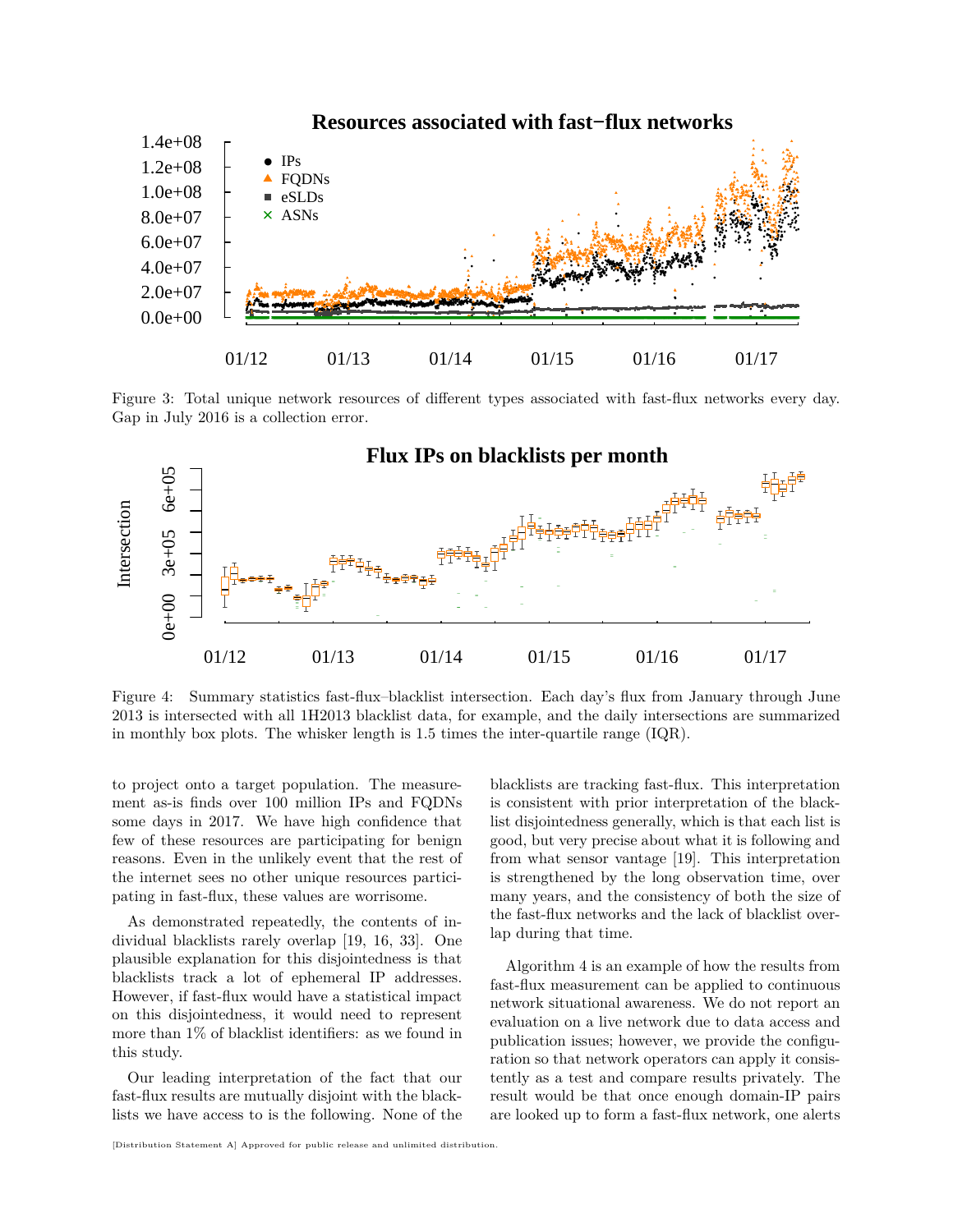

<span id="page-9-1"></span>Figure 5: Summary statistics fast-flux–blacklist intersection. Plot follows the same conventions as Figure [4.](#page-8-1)

<span id="page-9-0"></span>**Algorithm 4** Sample fast-flux watch-list usage in Pipeline

```
FILTER watchlistFromFastFlux
 sourceIPv4Address IN LIST ipList
END FILTER
EVALUATION alertWatchlist
 FILTER watchlistFromFastFlux
 ALERT EVERYTHING
 CHECK EVERYTHING PASSES
 END CHECK
END EVALUATION
```
on new connections if, at the time of the first connection attempt, they would add to a known fast-flux network. Defenders can effectively cap the viable size of fast-flux networks, reducing their usefulness to adversaries.

We can confirm that domains exhibiting parking on private IP addresses does not likely confound fastflux network detection. We can also help explain why the recent literature uses 'parking' to mean typo-squatting for revenue generation: the older usage we study is much less common. Although parking on private IP addresses is rare, it is still an odd behavior. Further analysis may evidence what these resources are used for. However, given how long it takes to detect such parking, it is likely not the best use of defender resources. This assessment may change domains parked on private IP address space are used for high-impact attacks; however, our observations do not evaluate this concern. Future work should occasionally re-validate this assessment.

There are possible alternative interpretations of our parking results. Perhaps adversarial capability in utilizing parked domains in this way is still in

[Distribution Statement A] Approved for public release and unlimited distribution.

an early phase of development. Alternatively, the domains exhibiting this kind of parking may be malicious, but simply are not found by any detection method used by the blacklists we compare against.

We have presented a combination of surprising results, on fast-flux, and unsurprising results, on parking. More notable is the importance of the method of long-term internet measurement in detecting trends and making conclusions. Passive DNS remains a useful tool, because it supports such long time scales while still keeping wide coverage feasible. However, our results also rely on archiving many years of contextual data, for routing, blacklists, and Alexa's top domains. The providers of these data do not have much incentive to store and archive long spans of data. Routeviews and RIPE RIS do a good job collecting this routing information. Similar initiatives for other internet metadata would improve the community's ability to pursue research.

#### **Acknowledgment**

Thanks to Emily Sarneso for her help with IPFIX.

Copyright 2017 Carnegie Mellon University. All Rights Reserved.

This material is based upon work funded and supported by the Department of Defense under Contract No. FA8702-15-D-0002 with Carnegie Mellon University for the operation of the Software Engineering Institute, a federally funded research and development center.

The view, opinions, and/or findings contained in this material are those of the author(s) and should not be construed as an official Government position, policy, or decision, unless designated by other doc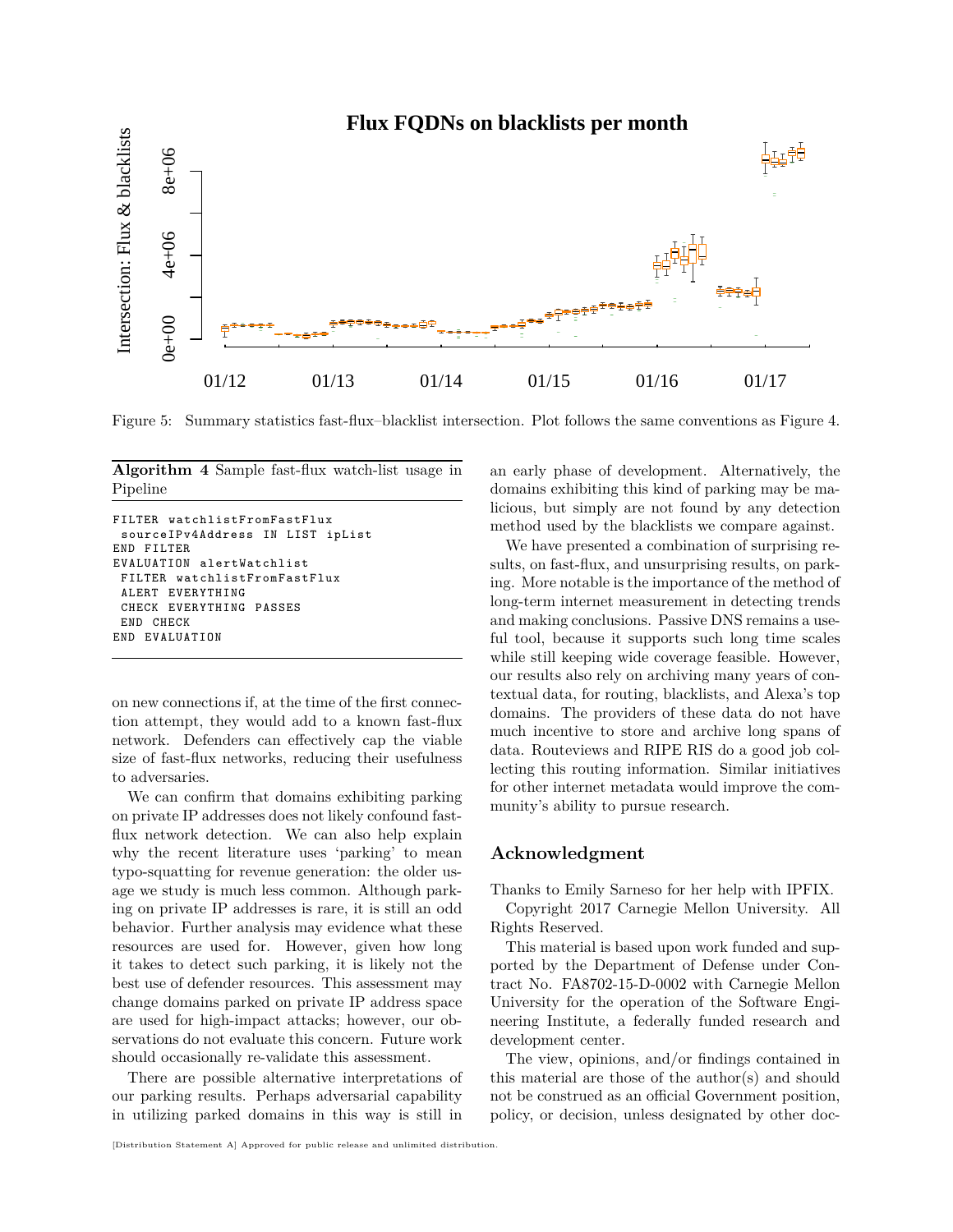umentation. References herein to any specific commercial product, process, or service by trade name, trade mark, manufacturer, or otherwise, does not necessarily constitute or imply its endorsement, recommendation, or favoring by Carnegie Mellon University or its Software Engineering Institute.

NO WARRANTY. THIS CARNEGIE MELLON UNIVERSITY AND SOFTWARE ENGINEERING INSTITUTE MATERIAL IS FURNISHED ON AN "AS-IS" BASIS. CARNEGIE MELLON UNIVER-SITY MAKES NO WARRANTIES OF ANY KIND, EITHER EXPRESSED OR IMPLIED, AS TO ANY MATTER INCLUDING, BUT NOT LIMITED TO, WARRANTY OF FITNESS FOR PURPOSE OR MERCHANTABILITY, EXCLUSIVITY, OR RE-SULTS OBTAINED FROM USE OF THE MA-TERIAL. CARNEGIE MELLON UNIVERSITY DOES NOT MAKE ANY WARRANTY OF ANY KIND WITH RESPECT TO FREEDOM FROM PATENT, TRADEMARK, OR COPYRIGHT IN-FRINGEMENT.

[DISTRIBUTION STATEMENT A] This material has been approved for public release and unlimited distribution. Please see Copyright notice for non-US Government use and distribution. Internal use:\* Permission to reproduce this material and to prepare derivative works from this material for internal use is granted, provided the copyright and "No Warranty" statements are included with all reproductions and derivative works. External use:\* This material may be reproduced in its entirety, without modification, and freely distributed in written or electronic form without requesting formal permission. Permission is required for any other external and/or commercial use. Requests for permission should be directed to the Software Engineering Institute at permission@sei.cmu.edu.

\* These restrictions do not apply to U.S. government entities.

#### **References**

- <span id="page-10-19"></span>[1] Alexa. Alexa Internet, inc. – top sites. [http://www.alexa.](http://www.alexa.com/topsites) [com/topsites](http://www.alexa.com/topsites), January 13, 2013.
- <span id="page-10-4"></span>[2] Alrwais, S., Yuan, K., Alowaisheq, E., Li, Z., and Wang, X. Understanding the dark side of domain parking. In *23rd USENIX Security Symposium (USENIX Security 14)* (San Diego, CA, Aug 2014), USENIX Association.
- <span id="page-10-10"></span>[3] CERT/NetSA at Carnegie Mellon University. CERT/CC Route Views Project Page. [http://routeviews-mirror.](http://routeviews-mirror.cert.org.) [cert.org.](http://routeviews-mirror.cert.org.) [Accessed: Feb 13, 2017].
- <span id="page-10-15"></span>[4] CERT/NetSA at Carnegie Mellon University. pyfixbuf. <http://tools.netsa.cert.org/pyfixbuf/index.html>. [Accessed: Jan 24, 2017].
- <span id="page-10-11"></span>[5] CERT/NetSA at Carnegie Mellon University. SiLK (System for Internet-Level Knowledge). [http://tools.netsa.](http://tools.netsa.cert.org/silk) [cert.org/silk](http://tools.netsa.cert.org/silk). [Accessed: Feb 4, 2017].
- <span id="page-10-14"></span>[6] Claise, B., Trammell, B., and Aitken, P. Specification of the IP Flow Information Export (IPFIX) Protocol for the Exchange of Flow Information. RFC 7011 (INTERNET STANDARD), Sept. 2013.
- <span id="page-10-17"></span>[7] Cotton, M., Vegoda, L., Bonica, R., and Haberman, B. Special-Purpose IP Address Registries. RFC 6890 (Best Current Practice), Apr. 2013.
- <span id="page-10-7"></span>[8] Dickersin, K., Chan, S., Chalmersx, T., Sacks, H., and SMITH, H. Publication bias and clinical trials. *Controlled clinical trials 8*, 4 (1987), 343–353.
- <span id="page-10-8"></span>[9] FANELLI, D. Negative results are disappearing from most disciplines and countries. *Scientometrics 90*, 3 (2012), 891– 904.
- <span id="page-10-9"></span>[10] FarSight Security, Inc. nmsgtool. [https://archive.](https://archive.farsightsecurity.com/nmsgtool/) [farsightsecurity.com/nmsgtool/](https://archive.farsightsecurity.com/nmsgtool/), Sep 25, 2013. [Accessed: Aug 12, 2014].
- <span id="page-10-13"></span>[11] FEITELSON, D. G. From repeatability to reproducibility and corroboration. *ACM SIGOPS Operating Systems Review 49*, 1 (2015), 3–11.
- <span id="page-10-6"></span>[12] HOLZ, T., GORECKI, C., RIECK, K., AND FREILING, F. C. Measuring and detecting fast-flux service networks. In *Proceedings of the 15th Annual Network and Distributed System Security Symposium* (February 2008).
- <span id="page-10-0"></span>[13] ICANN. SSAC advisory on fast flux hosting and dns. Tech. Rep. SAC-025, Internet Corporation for Assigned Names and Numbers – Security and Stability Advisory Committee, March 2008.
- <span id="page-10-3"></span>[14] Knysz, M., Hu, X., and Shin, K. G. Charlatans' web: Analysis and application of global IP-usage patterns of fast-flux botnets. *University of Michigan Ann Arbor* (2011), 1–22.
- <span id="page-10-5"></span>[15] KONINGS, M. Final report of the gnso fast flux hosting working group. Tech. rep., Internet Corporation for Assigned Names and Numbers – Generic Names Supporting Organization, August 2009.
- <span id="page-10-20"></span>[16] KÜHRER, M., ROSSOW, C., AND HOLZ, T. Paint it black: Evaluating the effectiveness of malware blacklists. Tech. Rep. TR-HGI-2014-002, Ruhr-Universität Bochum, Horst Görtz Institute for IT Security, June 2014.
- <span id="page-10-18"></span>[17] Levine, J. DNS Blacklists and Whitelists. RFC 5782 (Informational), Feb. 2010.
- <span id="page-10-12"></span>[18] MAXMIND. Geolite2 free downloadable databases. [http:](http://dev.maxmind.com/geoip/geoip2/geolite2/) [//dev.maxmind.com/geoip/geoip2/geolite2/](http://dev.maxmind.com/geoip/geoip2/geolite2/), Jan 28, 2014.
- <span id="page-10-16"></span>[19] METCALF, L. B., AND SPRING, J. M. Blacklist ecosystem analysis: Spanning Jan 2012 to Jun 2014. In *The 2nd ACM Workshop on Information Sharing and Col laborative Security* (Denver, Oct 2015), pp. 13–22.
- <span id="page-10-1"></span>[20] Nazario, J., and Holz, T. As the net churns: Fast-flux botnet observations. In *Malicious and Unwanted Software (MALWARE)* (Sep 2008), IEEE, pp. 24–31.
- <span id="page-10-2"></span>[21] Passerini, E., Paleari, R., Martignoni, L., and Bruschi, D. Fluxor: detecting and monitoring fast-flux service networks. *Detection of Intrusions and Malware, and Vulnerability Assessment* (2008), 186–206.

[Distribution Statement A] Approved for public release and unlimited distribution.